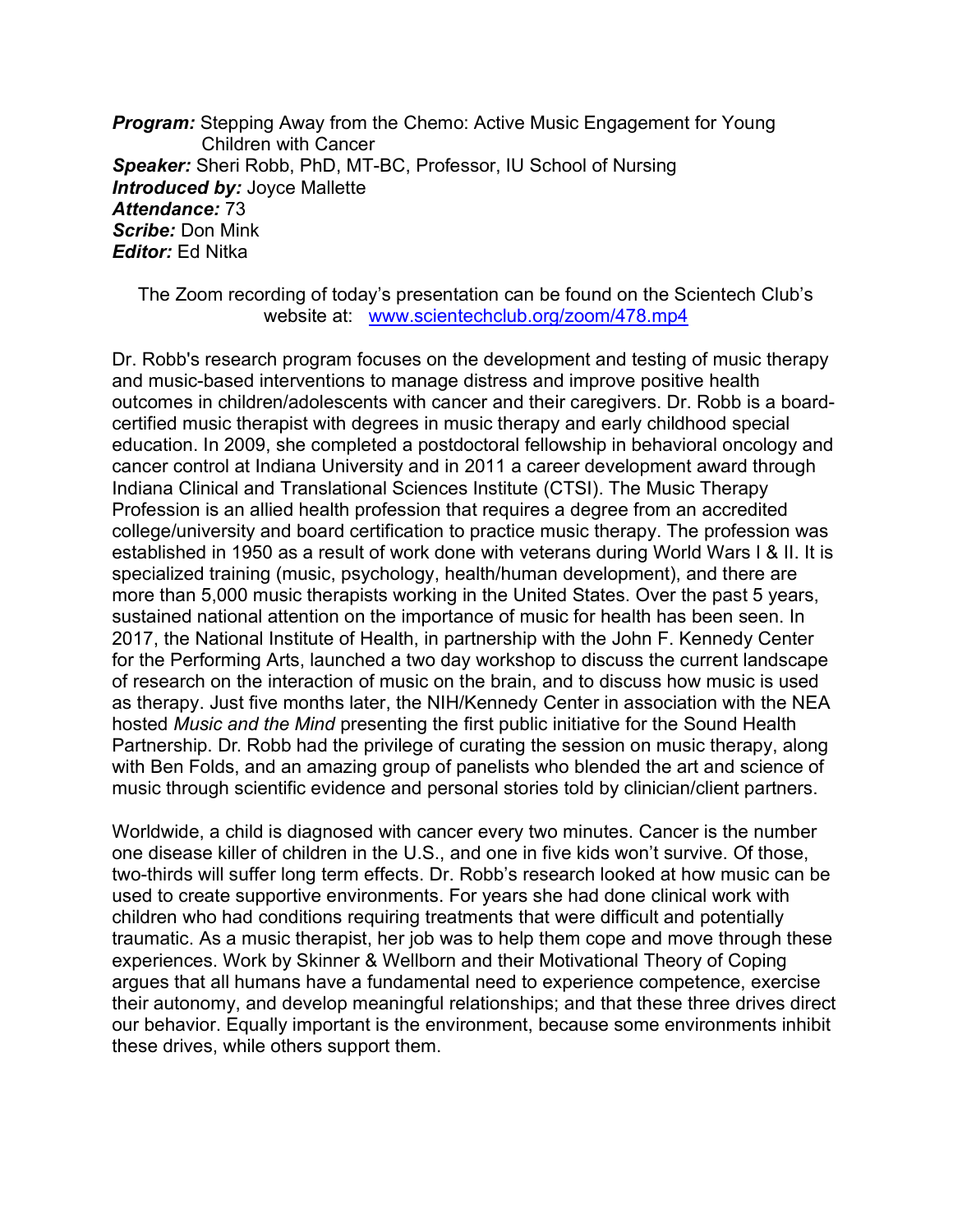Stressful environments tend to be: chaotic – meaning they are unpredictable; coercive – meaning your opportunities for choice and control are constrained or taken away; and they can feel neglectful – due the absence of supportive people to help navigate challenge. Cancer treatment has these stressful characteristics. In contrast, supportive environments tend to be: structured – meaning they are predictable; support autonomy – meaning you have opportunities to make meaningful choices and have some control; and support relationships – meaning you have people to support you.

Music is a primary way that young children cope with difficult life experiences. Disaffection is a natural response to stress, and, for some children this looks like withdrawal from the environment (disengagement). For other children it is a response of anger and an inability to organize their behavior. Prolonged disaffection is not good for coping and adjustment to illness. The therapist uses music play to move young children from a state of disaffection to one of engagement. The music therapist works with young children and their parent(s) during in-patient chemotherapy. Within the session, the music therapist tailors or individualizes music experiences to meet the "in-the-moment" needs of the child and parents. This is where the skill of the therapist becomes essential. It is the therapist's ability to level the activity based on the child's energy and distress levels, qualities of the parent-child relationship, and the amount of support required to sustain engagement over time. The therapist is working to "engage" the child and parent in a variety of age appropriate music activities to help normalize the environment, and mitigate stress experienced during hospitalization through increased regulation of attention and mood while also empowering the patient and child with resources that they can use. Engagement can be viewed as interplay between the child/parent, therapist, music, and the environment.

Acute emotional distress affects 75% of parents and 50% of children and impacts how families function and their quality of life. Some experience traumatic stress symptoms after treatment ends. The AME intervention is a theoretically derived intervention that uses music play to manage interrelated parent-child distress using music-based play to neutralize potentially traumatic experiences of cancer treatment while supporting positive family growth. Quotes illustrate the benefits of AME:

 "I think just being able to play, being able to not think about cancer for 15, 20 minutes, and just be five."

 "He immediately got up and started dancing. It made him forget where he was and what he was doing…he got to kind of step away from the chemo." To not remember or engage in huge chunks of your life has implications." (Caitlin Krater, MM, MT-BC)